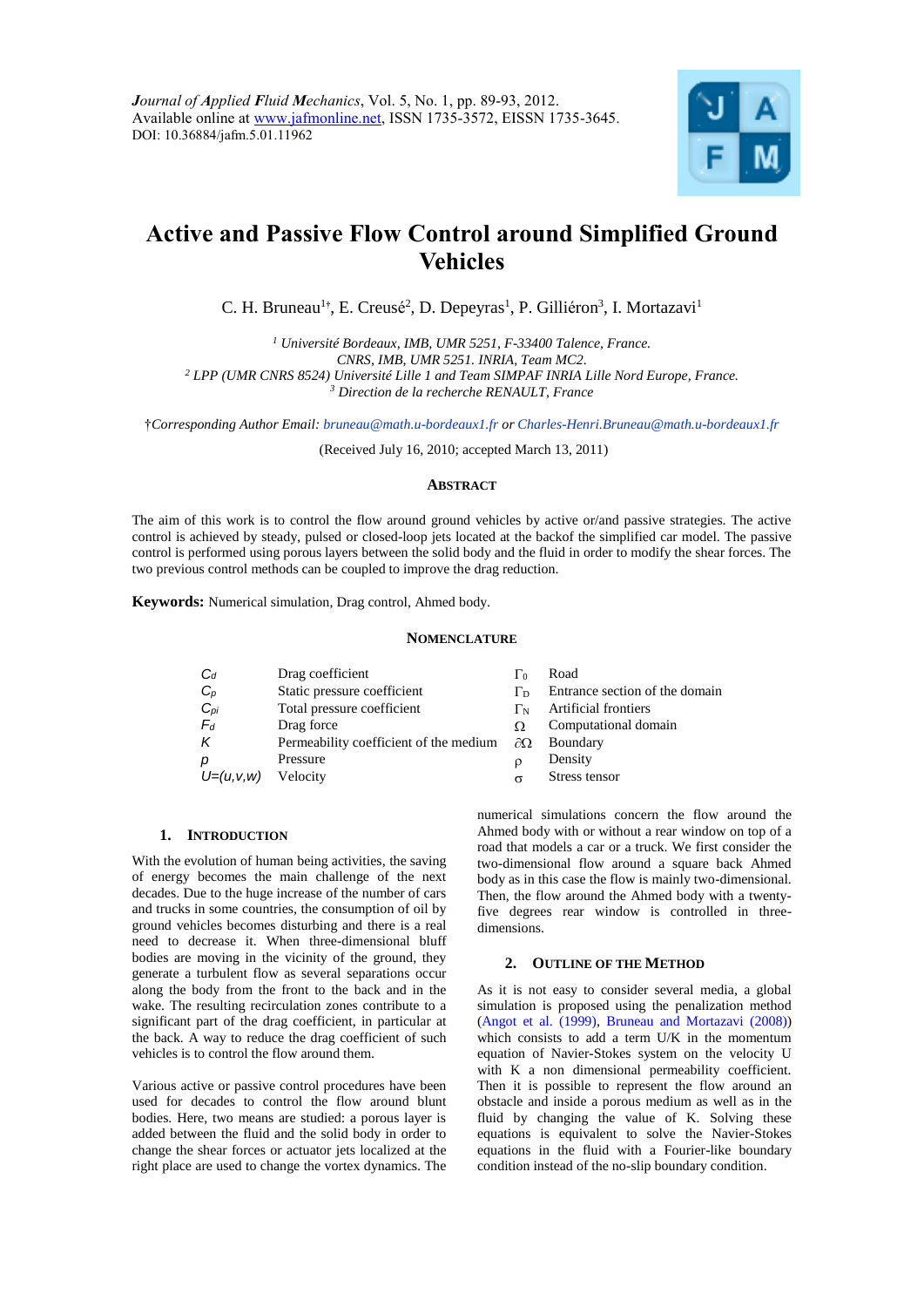Let *H* be the height of Ahmed body and  $\Omega = (0,15H)x(0,5H)$  or  $\Omega = (0,12H)x(0,6H)x(0,4H)$  be the computational domain, we set  $\Omega_T = \Omega x(0,T)$  and  $\partial \Omega = \Gamma_D * \Gamma_0 * \Gamma_N$  where  $\Gamma_D$  is the entrance section,  $\Gamma_0$  is the road and  $\Gamma_N$  corresponds to the artificial frontiers (see Fig. 1). The whole problem reads:

 $\partial_t U$  +(*U*. $\nabla$ *)U* − *div*  $\sigma$ (*U*, *p*) + *U*/*K* = *F in*  $\Omega$ *T*  $divU = 0$  *in*  $\Omega_T$  $U = U_{\infty}$  on  $\Gamma_{D} \ast \Gamma_{0}$  $\sigma(U,p).n+1/2(U.n)^{-}(U-U^{ref}) = \sigma(U^{ref},p^{ref}).n$  on  $\Gamma_{N}$ 

where  $\sigma(U,p) = 1/2Re(\nabla U + \nabla U') - pI$  stands for the stress tensor, *Re* is the non dimensional Reynolds number based on *H* and  $(U^{ref}, p^{ref})$  the reference flow which is taken equal to the flow on the previous cell.

These equations are solved in the whole domain including the solid body which is considered as a porous medium of zero permeability while the fluid is considered as a porous medium of infinite permeability. Numerically, the values are respectively *K*=10−8 and  $K=10^{16}$ . Furthermore, the porous medium is defined by an intermediate value which has been set to *K*=10−1 to represent an efficient porous medium (Bruneau and Mortazavi (2004)).



**Fig. 1.** 3D computational domain around Ahmed body.

The discretization is achieved by a second order Gear scheme in time with explicit treatment of the convection term. All the other terms are considered implicitly. These linear terms are discretized by centered second-order finite differences whereas an upwind third-order Murman-like scheme is used for the convection terms (Bruneau and Saad (2006)). To get a high performance, a multigrid method is applied with a sequence of grids from a coarse 30x10 cells grid to a fine 1920x640 cells grid in two-dimensions and from a coarse 24x12x8 cells grid to a fine 768x384x256 cells grid in three-dimensions. These grids correspond to put respectively 128 and 64 cells on the body height *H*.

This whole method is efficient, accurate and stable enough to make 2D or 3D direct numerical simulations of complex flows. To quantify the control of the flow, some physical quantities are computed. Namely the static pressure coefficient  $C_p$  and the drag coefficient *Cd.* As the flow is computed inside the solid body, we can compute the drag and lift forces by integrating the penalization term on the volume of the body neglecting the time term and the convection term, for instance

$$
F_d = -\int_{\text{body}} \frac{div \sigma(U, p) d\Omega \approx \int_{\text{body}} U/K d\Omega
$$

where the body includes eventually the porous layers. Then the drag coefficient  $C_d$  is given by  $C_d = 2F_d / H$ and the static pressure coefficient  $C_p$  is computed as  $C_p$  $= 2(p-p_0)/(\rho|U|^2)$  where *p*<sup>0</sup> is the inlet static pressure that is set to zero at the downstream section of the computational domain. The total pressure coefficient *Cpi* is computed the same way.

## **3. CONTROL OF THE SQUARE BACK AHMED BODY FLOW**

For the square back body, the flow separates at the back and is mainly a two-dimensional base flow, almost dominated by the two counter rotating spanwise structures (Gilliéron and Chometon (1999)). So the study on this body is performed only in 2D. For the active control, we insert a blowing jet at the back of the body at *H*/2. The thickness of the jet corresponds to the height of three cells that is equivalent to  $hj = 0.024$  and the amplitude of the constant horizontal jet is  $uj =$  $0.6*u*$ . Three different blowing jets with the same amplitude are studied in this work: a steady jet, a periodic pulsed jet (with frequency 0.5 corresponding to the full shedding frequency) and a closed-loop jet. To take into account the shedding on both sides of the back we use for the closed-loop jet, two sensors at H/10 (*pdown*) and 9H/10 (*pup*) and an actuator which velocity is given by  $uj = 0.6u(1-1.5(p-p_{mean}))$  where  $p =$ *min*( $p_{up}$ , $p_{down}$ ) and  $p_{mean} = 0.5(p_{up} + p_{down})$ . The three cases have about the same efficiency when the pulsed jet is synchronized to the shedding. The drag coefficient reduction is given on Table 1.

**Table 1** Comparison of the mean drag coefficients for active control with a constant jet, a pulsed jet or a closed-loop jet.

| Control | $C_{d \text{front}}$ | Var.   | $C_{d \textit{back}}$ | Var.   | $C_d$ | Var.   |
|---------|----------------------|--------|-----------------------|--------|-------|--------|
| No      | 0.043                |        | 0.084                 |        | 0.130 |        |
| Const.  | 0.036                | $-16%$ | 0.065                 | $-23%$ | 0.103 | $-21%$ |
| Pulsed  | 0.035                | $-19%$ | 0.067                 | $-20%$ | 0.105 | $-19%$ |
| Loop    | 0.036                | $-16%$ | 0.066                 | $-21%$ | 0.104 | $-20%$ |

The *C<sup>P</sup>* profiles on the back wall (Fig. 2) show that the pressure gradient is strongly decreased in the middle and the values are globally much bigger because of the control processes.



**Fig. 2.** *Cp* profiles on the back wall without control and with the three control processes.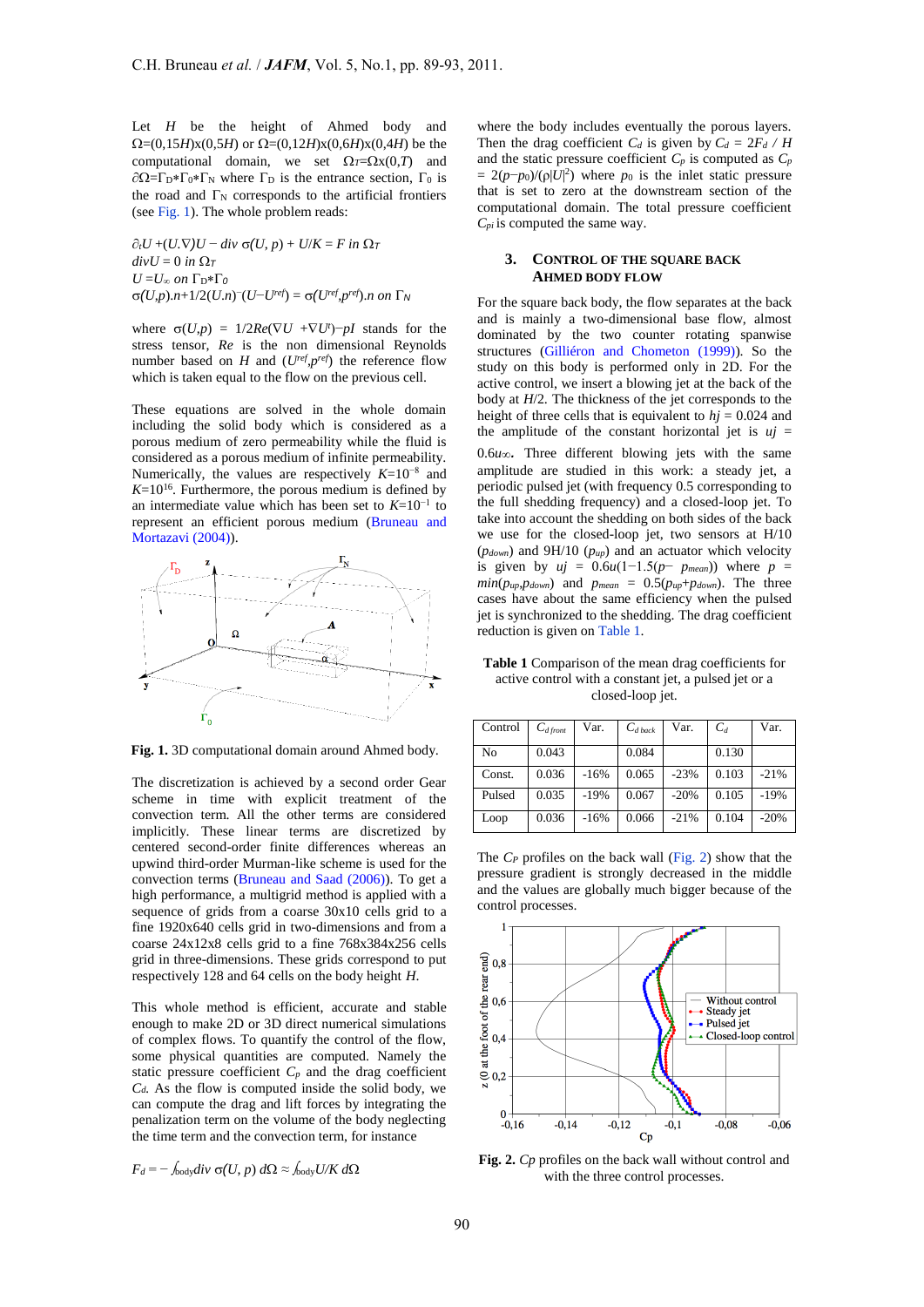In addition to active control a passive control is tested by adding a porous layer in the roof of the body (Fig. 3), modifying the shear forces on the roof and inducing a low speed jet at the upper back expelled into the wake as the flow inside the porous layer is a very slow steady flow. Each phenomenon contributes partially to the modification of the body forces at the back and the down drag is strongly decreased, inducing a significant decrease of the total drag (−22%). Also, the *Cp* isolines, as shown on the figure 4, are less concentrated behind the back wall, meaning that the pressure loss is significantly reduced.



**Fig. 3.** Genuine square back Ahmed body (top) and body with a porous layer in the roof (bottom).



**Fig. 4.** Comparison of the mean *C<sup>P</sup>* isolines for the uncontrolled (top) and the passive controlled (bottom) cases.

The slow Darcy flow in the porous layer induces Kelvin-Helmoltz instabilities that change drastically the size of the vortices on top of the body. This effect is very beneficial to the drag coefficient and so the idea is to couple this effect to an active closed-loop jet at H/3. The results are summarized in Table 2. A gain of 31% is achieved for the coupling that is more than the sum of the two control processes separately.

**Table 2** Comparison of the mean drag coefficients for active control with a closed-loop jet at H/3, a passive device or a coupling of both processes.

| Control | $C_{d \text{front}}$ | Var.  | $C_{d \text{ back}}$ | Var.   | $C_d$ | Var.   |
|---------|----------------------|-------|----------------------|--------|-------|--------|
| No      | 0.043                |       | 0.084                |        | 0.130 |        |
| Loop    | 0.041                | $-5%$ | 0.081                | $-4%$  | 0.124 | $-5%$  |
| Passi.  | 0.046                | $+7%$ | 0.053                | $-37%$ | 0.101 | $-22%$ |
| Coupl.  | 0.042                | $-2%$ | 0.045                | $-46%$ | 0.090 | $-31%$ |

It is possible to understand what is exactly going on when coupling the two processes by analysing the *C<sup>P</sup>* profiles at the back. With the porous layer there is a strong reduction of the *C<sup>P</sup>* in the upper part while the active process there is a significant reduction in the lower part. By coupling the two techniques the *C<sup>P</sup>* profile is almost constant all along the back and bigger everywhere than the previous values (Fig. 5).





controlled cases.

## **4. CONTROL OF THE 25 DEGREES REAR WINDOW AHMED BODY FLOW**

The second part of this work deals with the 25 degrees rear window Ahmed body. In this case the flow is a genuine three-dimensional flow with longitudinal vortices on both sides of the rear window (Fig. 6). Consequently the results presented are performed in three dimensions.



**Fig. 6.** The mean *CPi* isosurface colored by *C<sup>P</sup>* values.

The main difference with the previous geometry is that it is not possible to put control devices on the rear window except on its boundary. In particular it is not possible to add a porous layer! So, only active controls are studied as a porous layer in the bottom does not decrease significantly the drag coefficient.

The first attempt is to reattach the recirculation zone on the rear window and to push away the structures at the back as in the previous section. Therefore a sucking jet line is set on the top of the rear window and a blowing jet line is set on the middle of the back as shown on Fig. 7. For the sake of simplicity, only constant jets with amplitude 0.6 are studied. The results are encouraging as a significant change in the flow is observed (Fig. 8) according to the goal of this control and there is a drag reduction as shown on Table 3.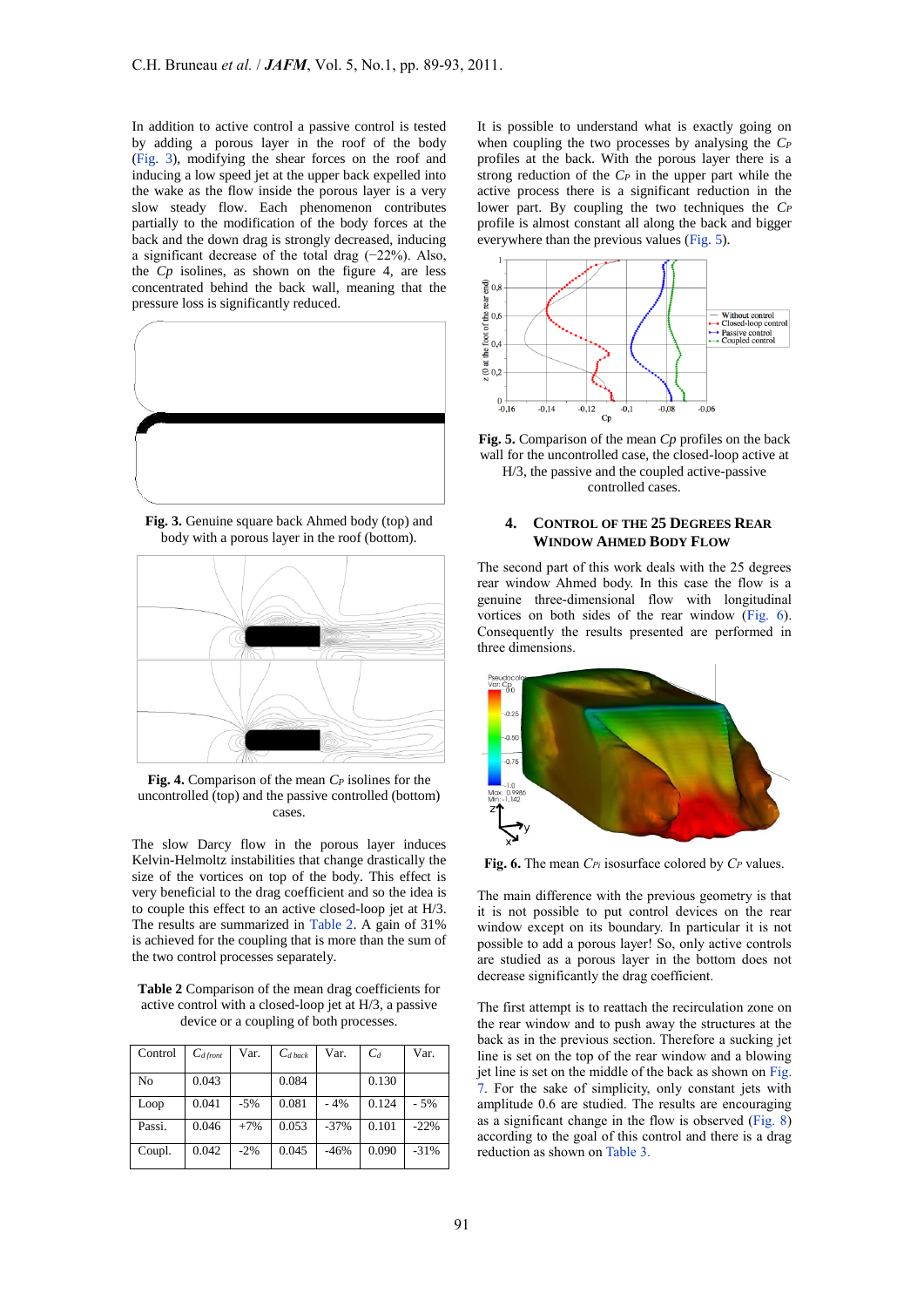

**Fig. 7.** Transversal control jet lines.

The main effect is obtained on the rear window as the flow is reattached as shown on Fig. 9. The effect of the blowing at the back is less clear. The upper mean vortex is splitted into three different vortices which centers are even closer to the body (Fig. 9). Consequently the drag force is not reduced as much as expected on the back wall.



**Fig. 8.** The mean *CPi* isosurface colored by *C<sup>P</sup>* values for the transversal active control.

**Table 3** Comparison of the mean drag coefficients for the transverse and longitudinal active controls and their coupling.

| Control      | $C_{d$ front      | Var.   | $C_{d \textit{back}}$ | Var.   |
|--------------|-------------------|--------|-----------------------|--------|
| No           | 0.177             |        | 0.130                 |        |
| Transverse   | 0.176             | $-1\%$ | 0.125                 | $-4\%$ |
| Longitudinal | 0.164             | $-7%$  | 0.130                 |        |
| Coupling     | 0.176             | $-1\%$ | 0.128                 | $-2\%$ |
|              |                   |        |                       |        |
| Control      | $C_{d \, window}$ | Var.   | $C_d$                 | Var.   |
| No           | 0.149             |        | 0.371                 |        |
| Transverse   | 0.132             | $-11%$ | 0.345                 | $-7%$  |
| Longitudinal | 0.123             | $-17%$ | 0.332                 | $-11%$ |
| Coupling     | 0.118             | $-21%$ | 0.323                 | $-13%$ |

The second attempt is to reduce the intensity of the longitudinal vortices adding a longitudinal jet line on both sides of the rear window (Fig. 10). Here again the effect of the control is close to our attempts as there is a strong decrease of the drag coefficient on the rear window and even in front of the body (Table 3). The size of the longitudinal vortices is increased by the blowing but their strength and their effect on the body are decreased significantly (Fig. 11). The effect is very clear on the *Cp* profiles presented in Fig. 12, the *Cp* values are much higher on the top of the rear window (0 corresponds to the bottom and 1 to the top). Indeed the mean value in the upper half on the edge goes from - 0.55 to -0.34. Consequently the gain of drag coefficient reaches 11% (Table 3).





**Fig. 9.** Mean streamlines in the median y plane colored by the mean *Cpi* values for the uncontrolled (top) and the transversal active controlled (bottom) cases.



**Fig. 10.** Longitudinal control jet lines.



**Fig. 11.** The mean *CPi* isosurface colored by *C<sup>P</sup>* values for the longitudinal active control.